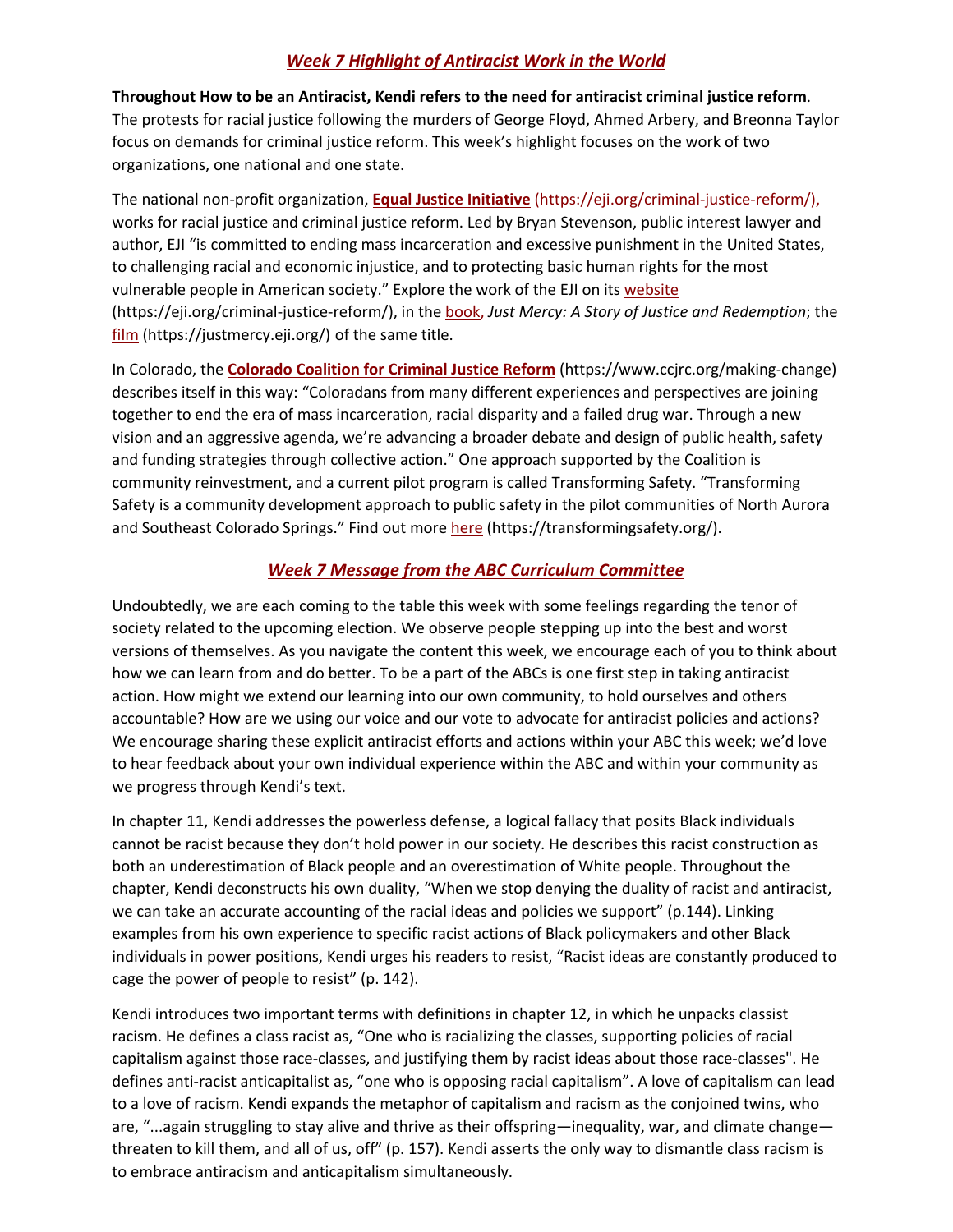## **Week 7: Chapter 11 (Black) & Chapter 12 (Class)** *Pre-ABC Reflection, Discussion Prompts, Actions & Resources*

| <b>Activity</b>                | <b>Suggested</b><br><b>Time</b><br>Estimate* | <b>Reflection, Dialogue, Action</b>                                                                                                                                                                                                                                                                 | <b>Process Suggestions</b>                                                                                                                                                                                                                                                                                                                                        |
|--------------------------------|----------------------------------------------|-----------------------------------------------------------------------------------------------------------------------------------------------------------------------------------------------------------------------------------------------------------------------------------------------------|-------------------------------------------------------------------------------------------------------------------------------------------------------------------------------------------------------------------------------------------------------------------------------------------------------------------------------------------------------------------|
| Self-                          | 5-10 minutes*                                | Describing how a conversation with a                                                                                                                                                                                                                                                                | Read and think about these questions                                                                                                                                                                                                                                                                                                                              |
| <b>Reflection</b>              | Prior to                                     | newspaper editor affected him, Kendi writes:<br>"And I did begin to terminate a part of                                                                                                                                                                                                             | before and after reading the chapter.                                                                                                                                                                                                                                                                                                                             |
|                                | meeting                                      | myself-for the better. I began to silence one<br>half of the war within me, the duel between<br>antiracism and assimilation that W.E.B.<br>DuBois gave voice to, and started embracing                                                                                                              | Read the chapters before the ABC<br>meeting.<br>If you cannot read the chapter(s)                                                                                                                                                                                                                                                                                 |
| Questions to<br>consider prior |                                              | the struggle toward a single consciousness of<br>antiracism. I picked up a second major,<br>African American studies." (p.149)                                                                                                                                                                      | before the meeting, come to the ABC<br>meeting anyway. Participate humbly<br>knowing that you have not read the<br>chapter.                                                                                                                                                                                                                                       |
| to ABC<br>meeting              |                                              | What does Kendi mean that he terminated<br>"a part of myself-for the better." If you<br>choose/have chosen to "embrace the<br>struggle towardantiracism", would you<br>have to "terminate a part of" yourself? If so,<br>what? Have you ever heard a joke about<br>Black people? Or other cultures? |                                                                                                                                                                                                                                                                                                                                                                   |
|                                |                                              | Before reading this book, what assumptions<br>did you have about people experiencing<br>homelessness, and about people in the top<br>1% of household net worth in this country?<br>Has this chapter altered your assumptions?                                                                       |                                                                                                                                                                                                                                                                                                                                                                   |
| <b>Discussion</b>              | Greeting and                                 | Check in with each other (How are you?)<br>1.                                                                                                                                                                                                                                                       | Arrive early to the meeting so you                                                                                                                                                                                                                                                                                                                                |
| <b>ABC</b> meeting             | Settling in                                  | <b>Welcome and Agenda</b><br>2.                                                                                                                                                                                                                                                                     | can catch up                                                                                                                                                                                                                                                                                                                                                      |
|                                | 10* minutes                                  | Review and check on Participation<br>3.                                                                                                                                                                                                                                                             |                                                                                                                                                                                                                                                                                                                                                                   |
|                                |                                              | Norms (very brief)<br>How is the group doing? Any<br>changes to norms needed?                                                                                                                                                                                                                       | Facilitator welcomes everyone and<br>shares the agenda (made at the<br>previous meeting.)                                                                                                                                                                                                                                                                         |
|                                |                                              | 4. Review chapter to identify a key passage<br>or two (to warm-up get back into the                                                                                                                                                                                                                 | Facilitator asks the group to reflect                                                                                                                                                                                                                                                                                                                             |
|                                |                                              | chapter after a busy day)                                                                                                                                                                                                                                                                           | briefly on participation norms. Ideas                                                                                                                                                                                                                                                                                                                             |
|                                |                                              | Take turns sharing a passage.<br>5.                                                                                                                                                                                                                                                                 | for how to reflect:<br>$\triangleright$ Review individual<br>participation and norms<br>silently. Facilitator asks each<br>individual to reflect on one<br>norm the individual has done<br>well and one they need to<br>work on. End.<br>Review group process while<br>silently reflecting on norms.<br>Facilitator asks for feedback:<br>What is one norm we are |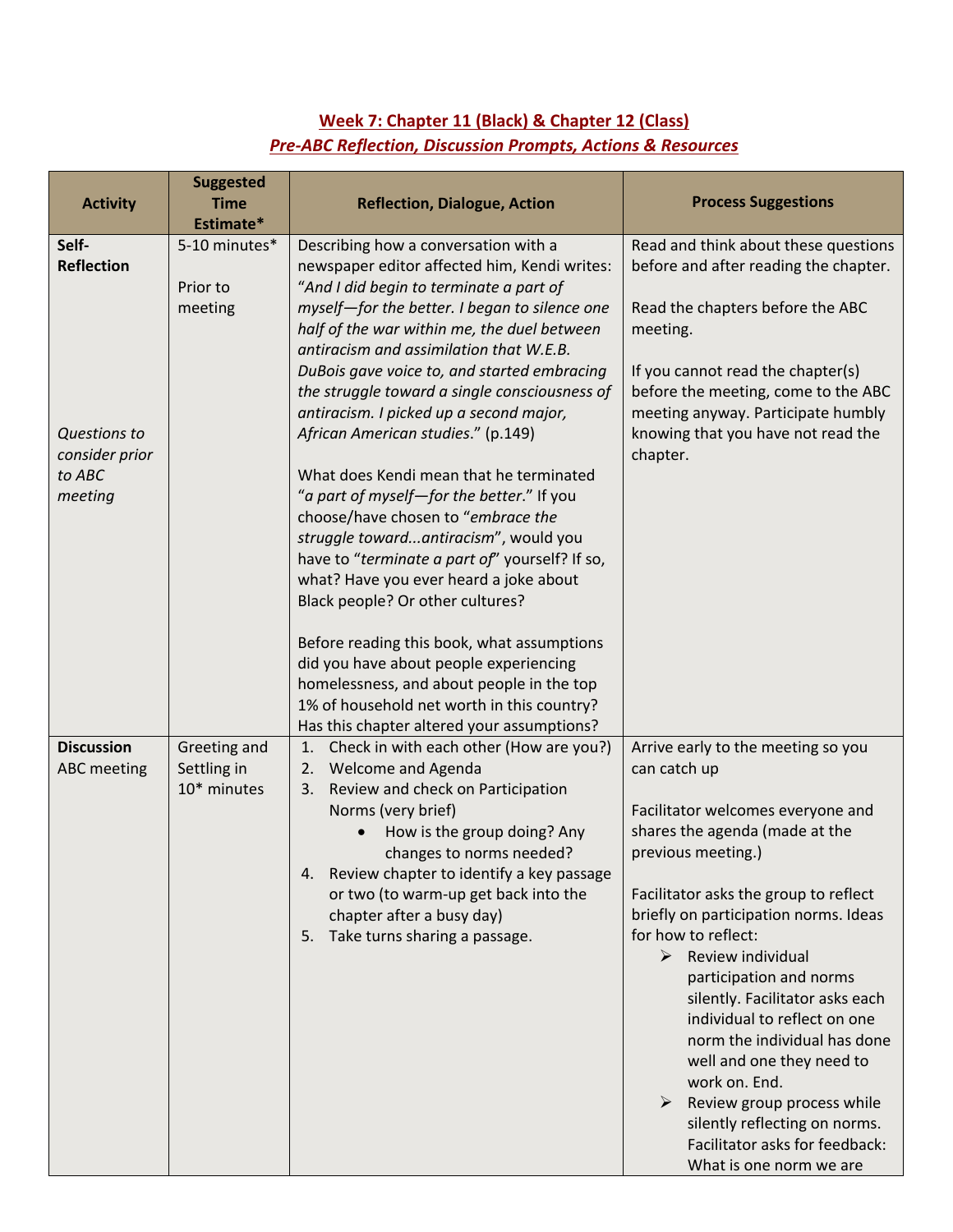|               |                                             |                                                                                                                                                                                                                                                                                                                                                                                                                                                                                                                                                                                                                                                                                                                                      | doing well? One we need to<br>improve on?<br>$\blacktriangleright$<br>Review norms by reading<br>them aloud followed by<br>individual reflection or by<br>group discussion: On which<br>one norm should we focus<br>today?<br>Review norms. Facilitator<br>asks: How are the norms<br>working? What do we need<br>to change, if anything?                                                                                                                                                                                                                                                                                                                                                                                                                                                                                                                                   |
|---------------|---------------------------------------------|--------------------------------------------------------------------------------------------------------------------------------------------------------------------------------------------------------------------------------------------------------------------------------------------------------------------------------------------------------------------------------------------------------------------------------------------------------------------------------------------------------------------------------------------------------------------------------------------------------------------------------------------------------------------------------------------------------------------------------------|-----------------------------------------------------------------------------------------------------------------------------------------------------------------------------------------------------------------------------------------------------------------------------------------------------------------------------------------------------------------------------------------------------------------------------------------------------------------------------------------------------------------------------------------------------------------------------------------------------------------------------------------------------------------------------------------------------------------------------------------------------------------------------------------------------------------------------------------------------------------------------|
|               | Discussion<br>50 minutes*<br>Reflection and | <b>Questions for Discussion</b><br>Do people of color have power to eliminate<br>racist policies and racial inequities? Is it<br>possible for People of Color to be racist?<br>How is engaging in antiracist work different<br>for White people than it is for People of<br>Color?<br>What is the powerlessness defense? How<br>does it relate to racist and/or antiracists<br>actions?<br>How are racist ideas perpetuated by humor?<br>Why does Kendi describe capitalism and<br>racism as conjoined twins?<br>How do racist policies connect and<br>intertwine with capitalist policies? Can you<br>think of an example of a policy that is both<br>racist and capitalist? How could the policy be<br>reframed to be anti-racist? | Everyone has a voice. Ideas for<br>making sure all voices are heard:<br>Each person chooses a passage.<br>1.<br>The discussion begins with each<br>person sharing the passage and<br>why.<br>Round robin, each person talks<br>2.<br>building on previous speaker-in<br>order, around the room.<br>Each one asks one. After making<br>3.<br>a comment, the speaker calls on<br>the next person to comment.<br>Pairs. First pairs share their<br>4.<br>thinking in response to the<br>question. Then each person<br>responds.<br>Return to the chapter/text frequently<br>during the discussion. Remember one<br>purpose is to understand the<br>chapter/book/ideas.<br>Facilitator keeps track of<br>participation and asks questions to<br>ensure that all participants get a<br>chance to talk. In addition, active<br>participants ask questions of their<br>colleagues. |
|               | Action<br>5 minutes*                        | Reflect individually: Based on the discussion,<br>what personal action will I take this week?                                                                                                                                                                                                                                                                                                                                                                                                                                                                                                                                                                                                                                        |                                                                                                                                                                                                                                                                                                                                                                                                                                                                                                                                                                                                                                                                                                                                                                                                                                                                             |
|               | <b>Next Steps</b><br>5 minutes*             | Plan for the next book club meeting.<br>What chapters are next?<br>$\bullet$<br>What actions have we committed to for<br>next week's meeting? Restate the plan.                                                                                                                                                                                                                                                                                                                                                                                                                                                                                                                                                                      | Facilitator takes notes and<br>reads/restates the plan for the next<br>meeting after the discussion. "We<br>have agreed to"                                                                                                                                                                                                                                                                                                                                                                                                                                                                                                                                                                                                                                                                                                                                                 |
|               | Closing<br>5 minutes*                       | Thank each other and say good-bye!                                                                                                                                                                                                                                                                                                                                                                                                                                                                                                                                                                                                                                                                                                   |                                                                                                                                                                                                                                                                                                                                                                                                                                                                                                                                                                                                                                                                                                                                                                                                                                                                             |
| <b>Action</b> | Will vary**                                 | How are racist ideas perpetuated by humor?<br>Choose one aspect of your life and listen for<br>how people use humor. To what extent does                                                                                                                                                                                                                                                                                                                                                                                                                                                                                                                                                                                             | Never underestimate the power and<br>importance of everyday actions you<br>yourself can take.                                                                                                                                                                                                                                                                                                                                                                                                                                                                                                                                                                                                                                                                                                                                                                               |